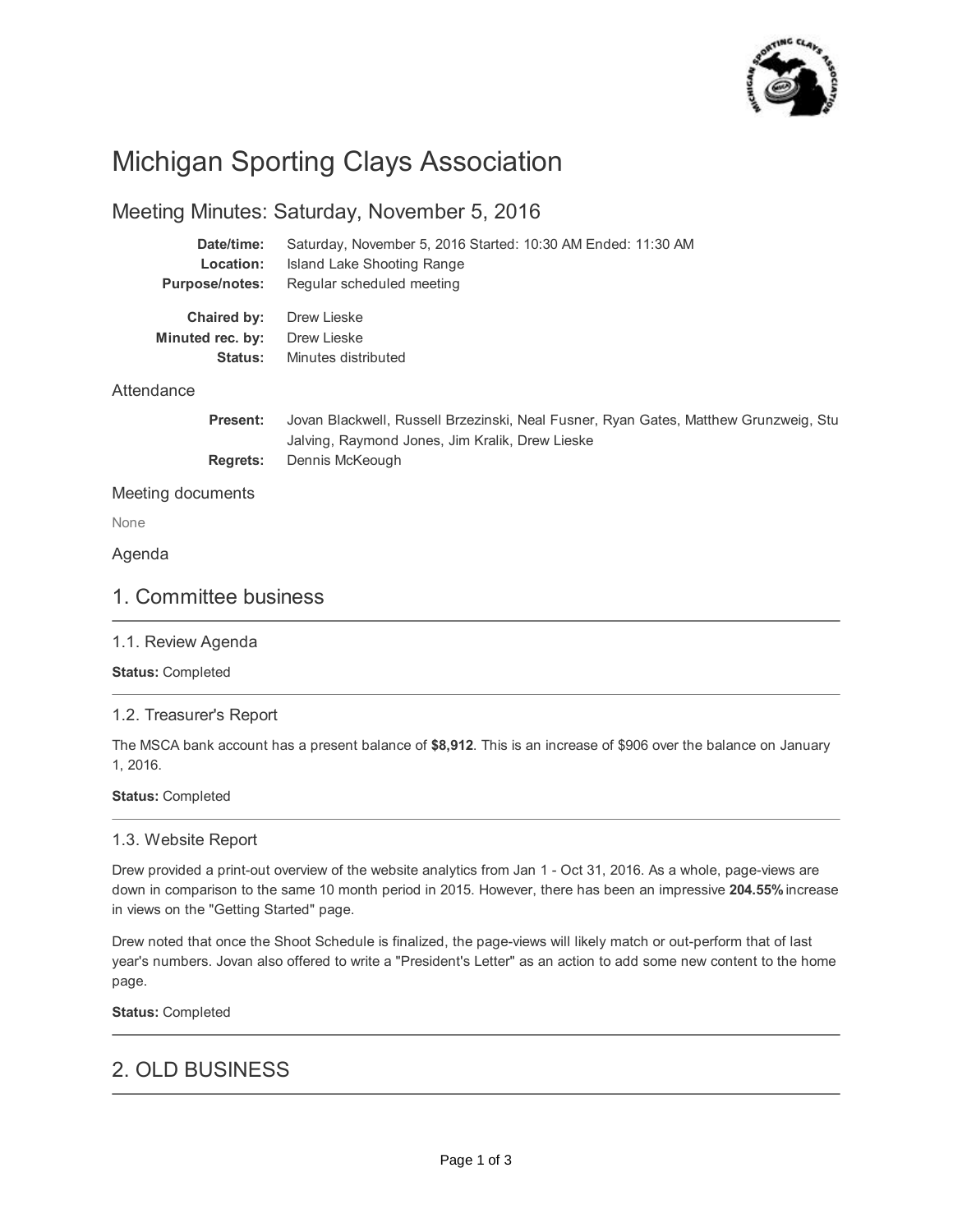

# 2.1. 2017 U.S. FITASC Grand Prix

The Board would like to discuss sponsoring the **2017 U.S. FITASC Grand Prix**. Drew noted that it is typical for the state association to invest in a shoot of this type (ie: the Illinois Sporting Clays Association donated \$2,500 to sponsor a dinner for the 2017 National FITASC). The expense would be largely, if not entirely, offset by shoot fees, which are already set to exceed \$2,450.

**From 9/14/16 Meeting:** Jovan strongly encouraged the board to offer some type of monetary support for the Grand Prix. The unique nature of this event warrants MSCA endorsement and assistance. However, due to the absence of the Board's treasurer, this agenda item will be parked until the next meeting.

A motion was made to approve \$2,500 for the U.S. FITASC Grand Prix by Ryan Gates. Motion was seconded by Neal Fusner, and all in favor.

**Status:** Parked

## 2.2. Hall of Fame - By Laws Amendment

Discussion of amending and approving by-laws to reflect a service distinction as part of the MSCA Hall of Fame.

**Status:** Parked

# 3. NEW BUSINESS

## 3.1. 2017 Shoot Schedule

Distribution of tentative 2017 MSCA shoot schedule and discussion of shoot cards.

Dates for 2017 have been finalized. The Board agreed to continue the printing of wallet-friendly shoot cards.

Russ Brzezinski also took the lead on potentially creating a mailable flyer to be distributed in addition to the shoot cards to residents of Michigan and surrounding states (Ohio, Indiana, Illinois). Cost to be offset by selling ad space within the flyer.

#### **Status:** Completed

## 3.2. Candidates for 2017-2019 Election

Three current directors have terms expiring December 31, 2016 (Jovan Blackwell, Dennis McKeough, and Raymond Jones). The following individuals have nominated themselves to be on the ballot: Dr. Ronald DeVuyst, Stephen Schindler, and Jovan Blackwell (incumbent).

Drew will open online voting the week of November 07 and individuals will have the opportunity to vote until December 15.

**Status:** Completed

# 4. MISC

## 4.1. Date Next Meeting

Next meeting scheduled for Wednesday December 07, 2016. Teleconference at 8:00pm EST. Neal Fusner motioned to adjourn the meeting, all in favor.